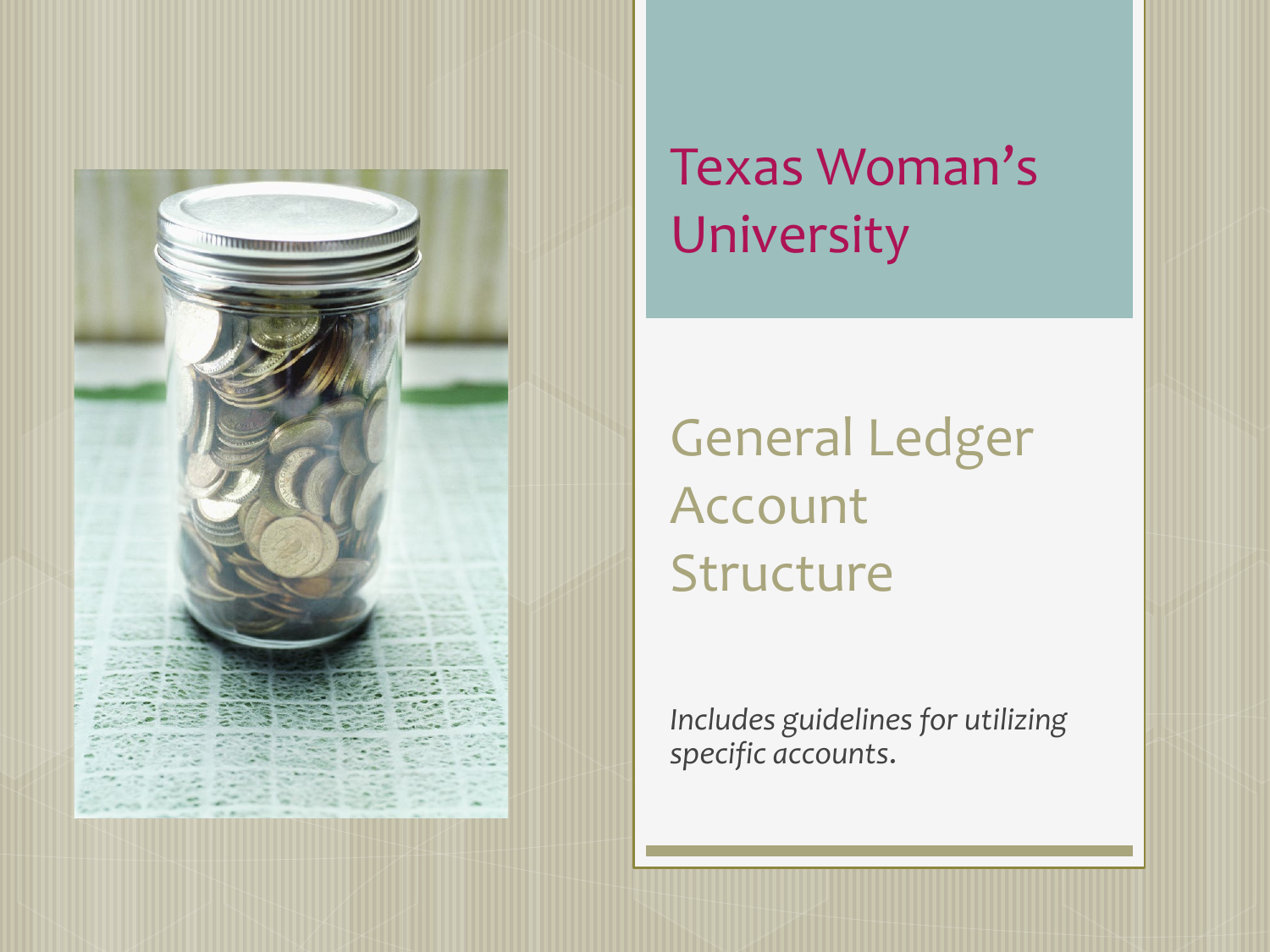#### TWU's Account Structure General Ledger Account

#### 10.100.30.1580.xxxx.00000000

| <b>Segment</b>              |  |
|-----------------------------|--|
| <b>0</b> 10                 |  |
| <b>0</b> 100                |  |
| 0 30                        |  |
| <b>0</b> 1580               |  |
| $\bullet$ xxxx (7315, 7299) |  |

00000000

**Definition**

- FUND
- FUNDING SOURCE
- ELEMENT of COST
- DEPARTMENT
- **o** OBJECT CODE (Revenues & Expenses)
- **o** Grant or Project

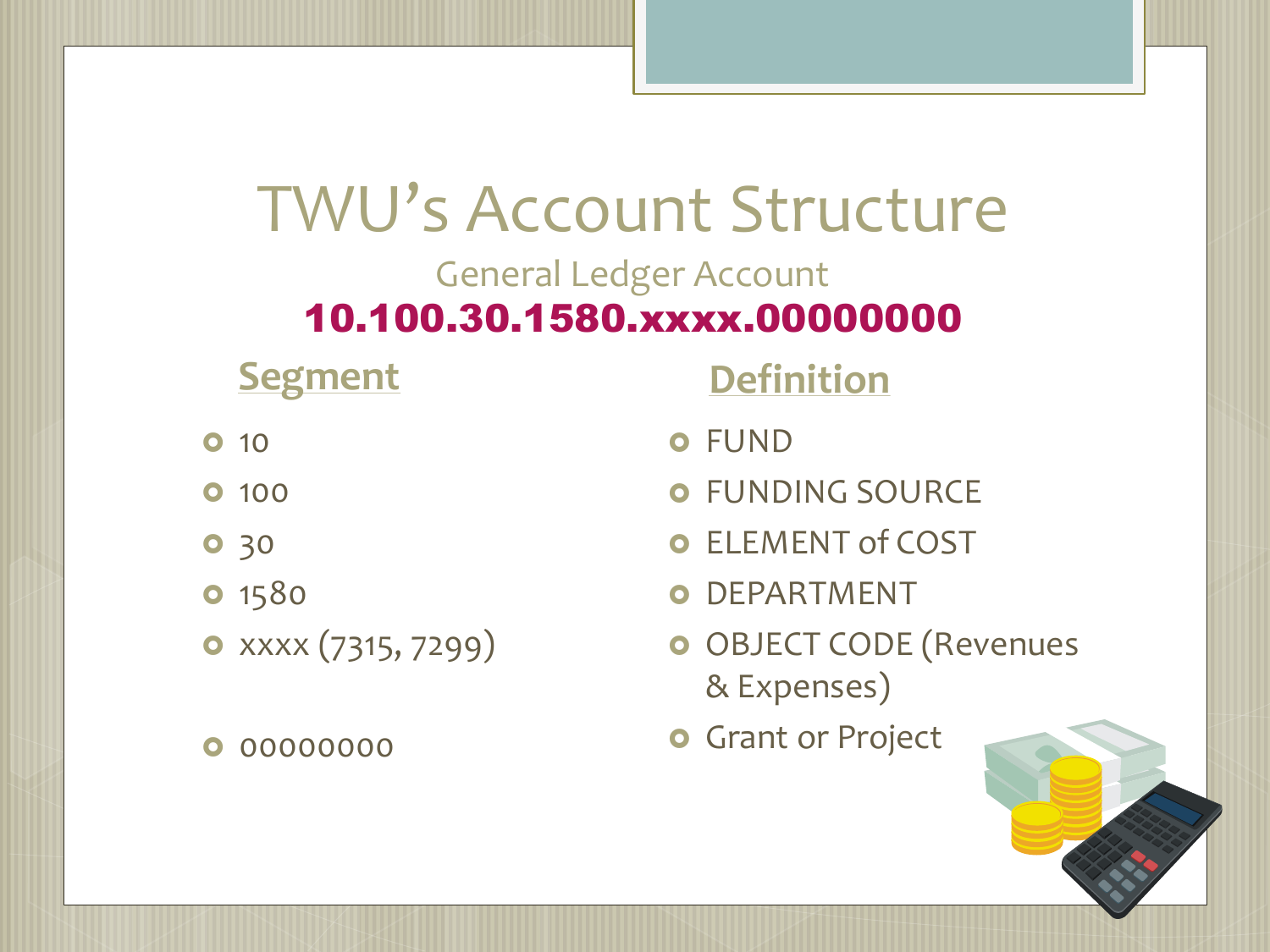## TWU **Fund**

#### **10**.100.30.1580.xxxx.00000000 What does this mean?

- **o** Categories of monies used to indicate sources of financial resources and the nature of activities financed.
- TWU has 11 different funds.
- **o** Some funds are held in the State Treasury yet reserved solely for TWU's use.
- Other funds are held locally within TWU's bank account.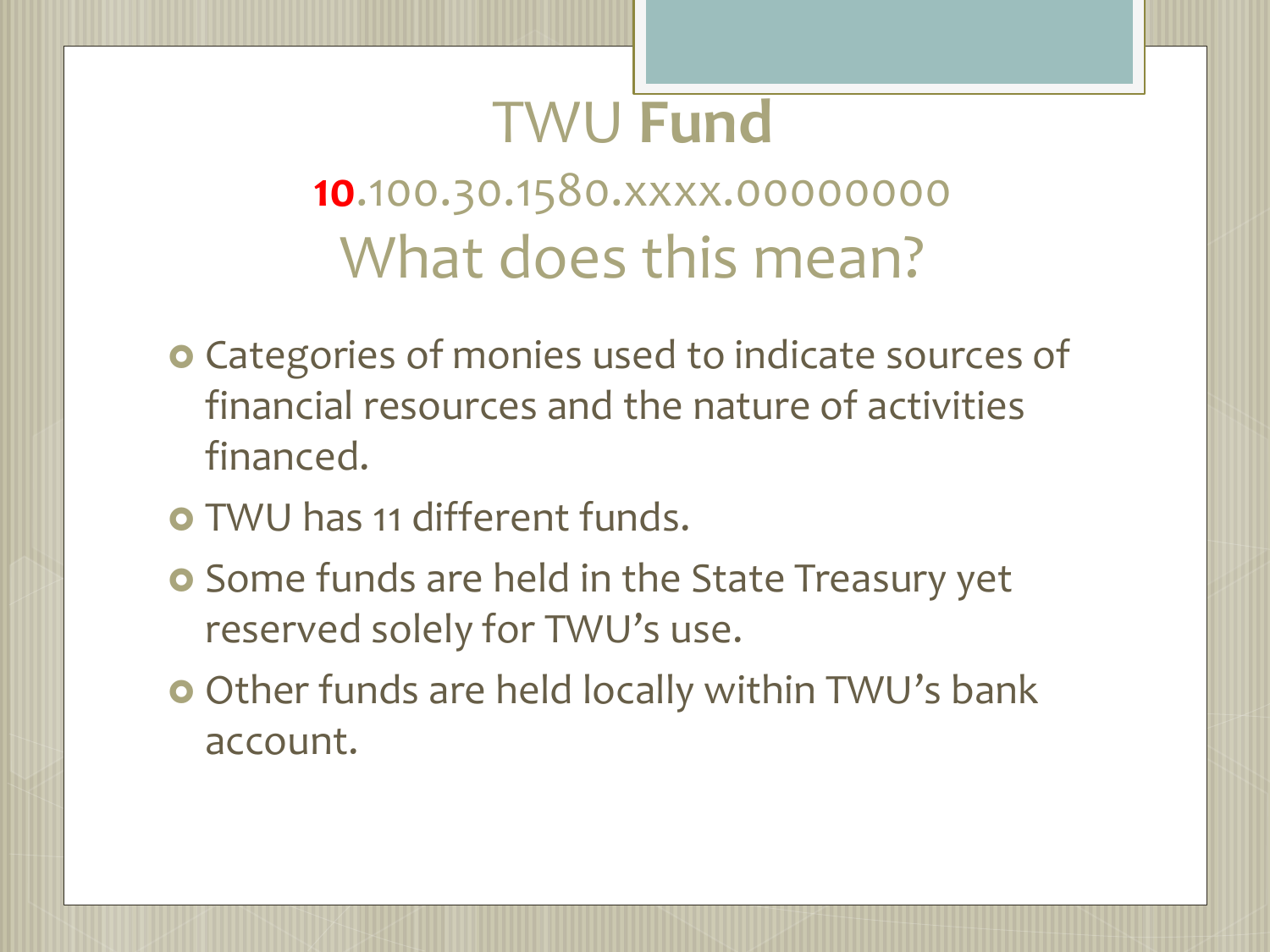# Funds – The Categories

**Fund** 10 - *Education & General – State Appropriations (funds are held in state treasury)*

**Fund** 11 *– Designated – Approved by the Board of Regents for a specific purpose (local funds)*

**Fund** 12 & 14 *– Auxiliary - An entity that furnishes a service to students, faculty, or staff and charges a fee directly related to the cost of goods or services. Student Services – Student Life, Athletics, Commuter Services, Student Health Services, Housing, Food Services, Fitness & Recreation (local funds)*

**Fund** 19 *– Restricted – By Federal , State, or Local Entities (local funds)*

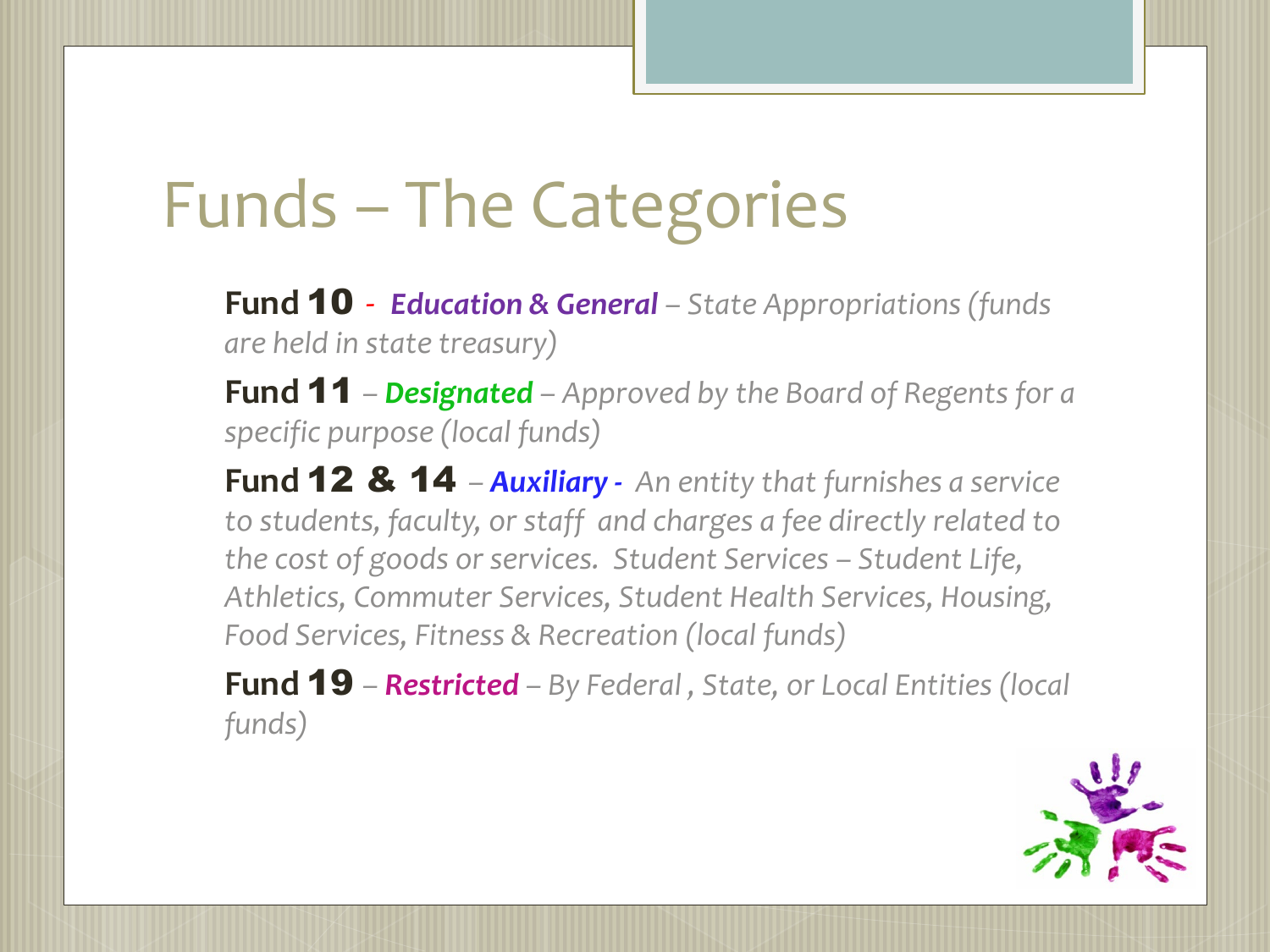## Funds –The Categories

- **Fund** 20 *Loan Funds– Funds derived from gifts, grants, endowments, the federal government, and designated funds to provide loans to students.*
- **Fund** 30 *–Endowments – Funds donated and restricted under the terms of a legal document for a specified purpose or program.*
- **Fund** 40, 41, & 42*– Plant Funds - These are used for new construction, renewals and replacements, and debt service.*
- **Fund** 50 *– Agency – The university acts as custodian of these funds which belong to another entity, not TWU.*

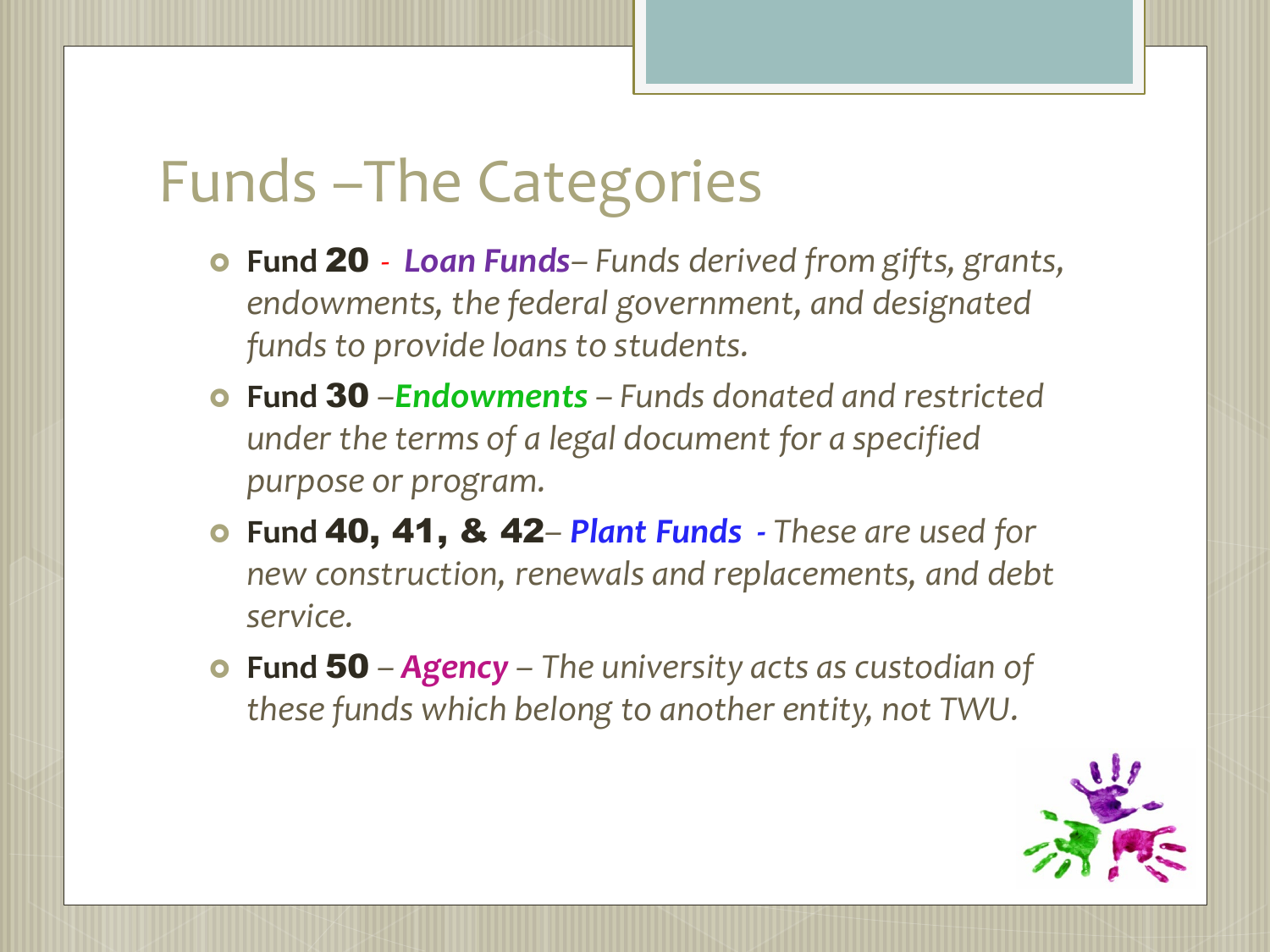#### Funding Sources 10.**100**.30.1580.xxxx.00000000 Must identify, *specifically*!



Appropriation – Education & general or HEF? Fee – what type of fee? Tuition – undergraduate or graduate? Gift - private donor or a foundation? Grant – federal or state?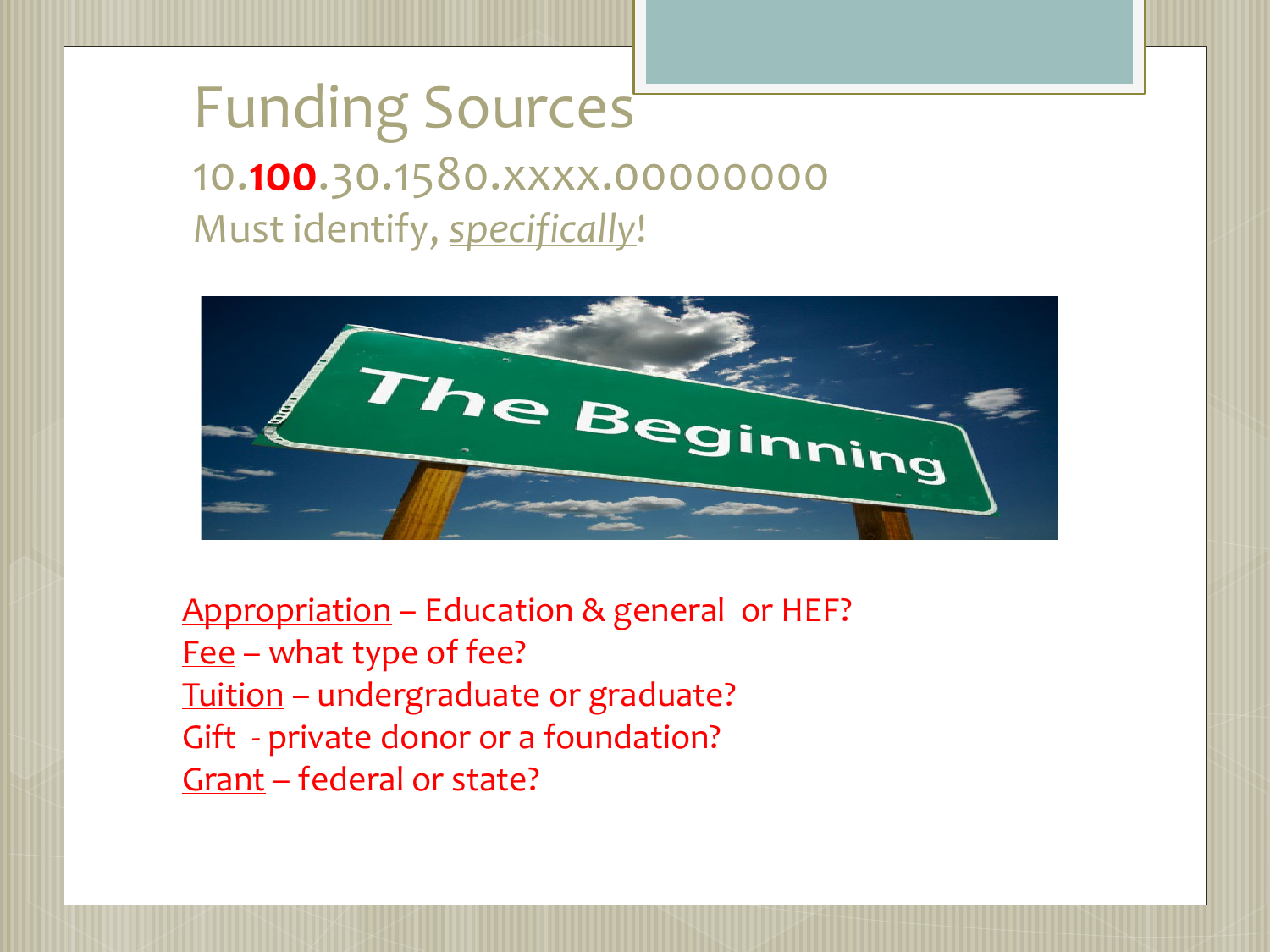## Funding Source – Examples

#### **Fund 10**

- 100 Appropriations
- $0.126 1$ ab fees
- 150 Higher Education Funds (HEF)
- **o** 177 Research Development Funds

#### **Fund 11**

- 400 –Locally generated revenues
- **o** 410 Designated Tuition
- 411 Designated Surcharge (Differential Tuition)
- 419 Instructional Enhancement Fees
- 425 Program Fees
- 890 –Investment Income (Discretionary accts)

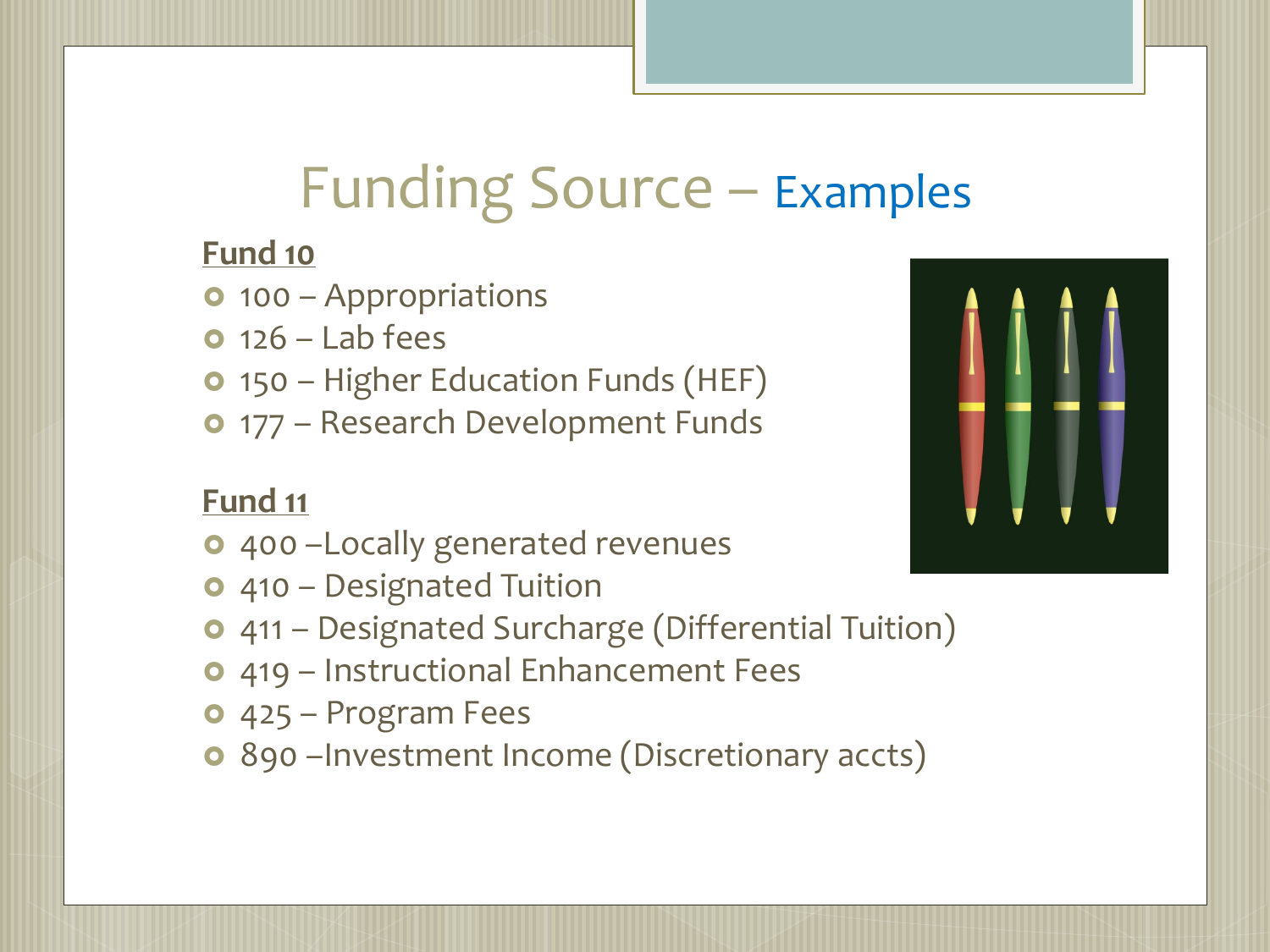## Funding Source – Examples

#### **Fund 12 & 14**

- 432 Medical Service Fees
- 434 Student Service Fees
- 436 Fitness & Recreation Fees

#### **Fund 19**

- 301 State Grants
- 330 Federal Grants
- 350 Private Grants
- 370 Indirect Costs
- **0** 600 Contributions & Gifts

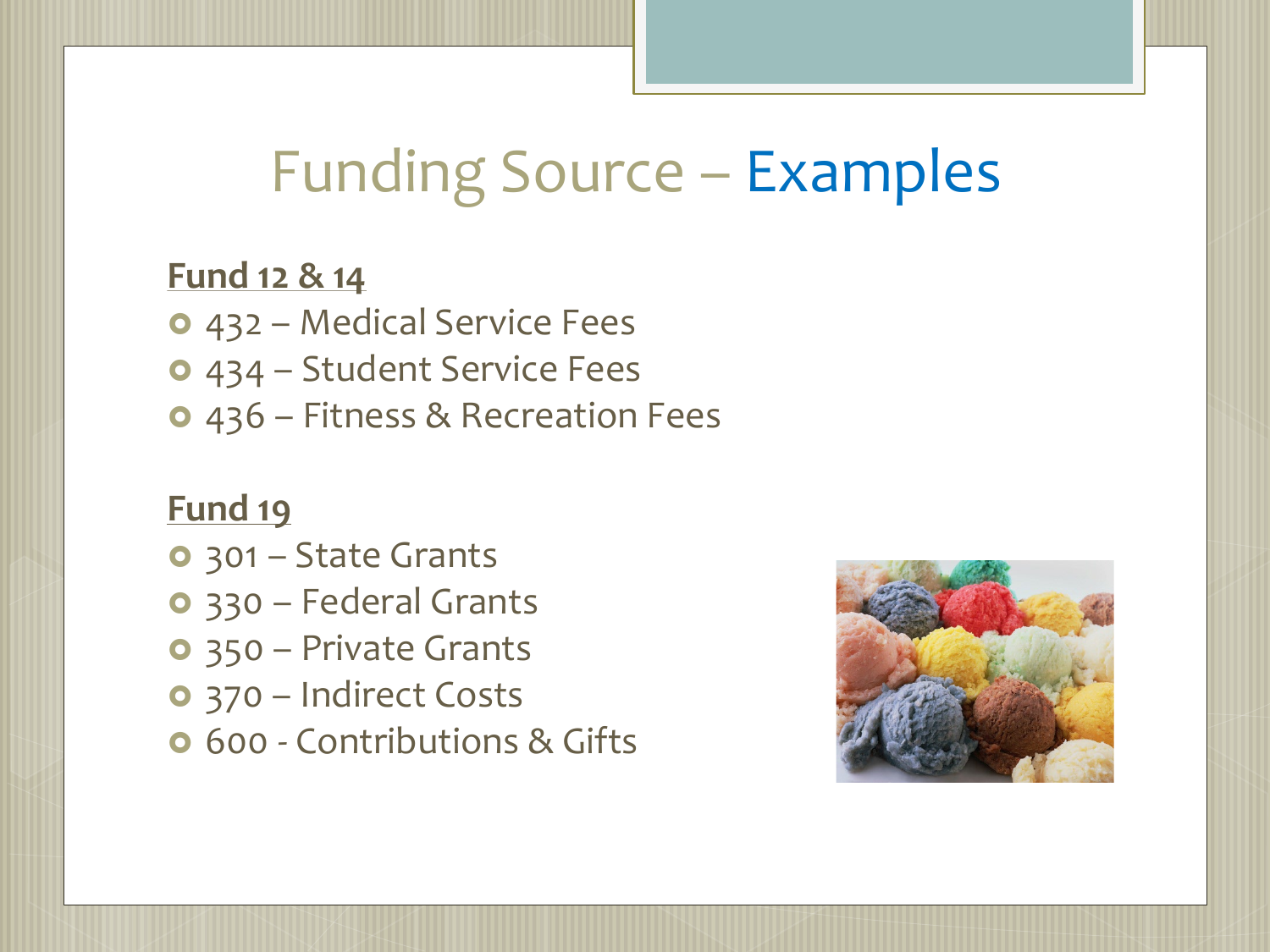## Element of Cost (3<sup>rd</sup> segment) 10.100.**30**.1580.xxxx.00000000

- **o** 05 Instruction
- **o** 10 Research
- 20 Academic Support
- 25 Student Services
- 30- Institutional Support
- 45 Auxiliary Enterprises
- 55 Library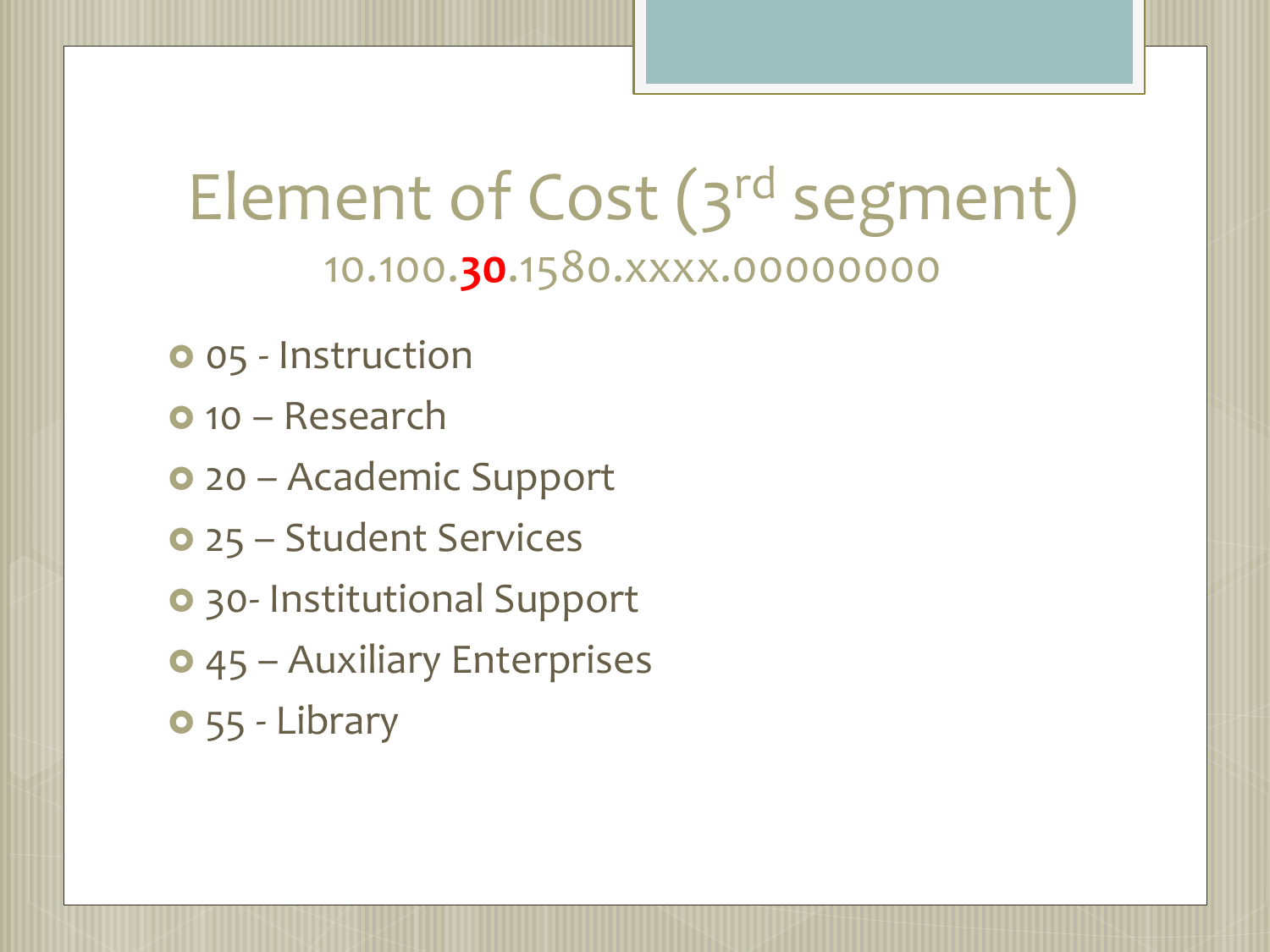### Department (4<sup>th</sup> segment) 10.100.30.**1580**.x.00000000

- **o** Four digit code identifies the department and other specialty areas within a department if needed.
	- 2402 Utilities State Denton
	- 2403 Utilities State Dallas
	- 2404 Utilities State Houston
	- 1580 Procurement Services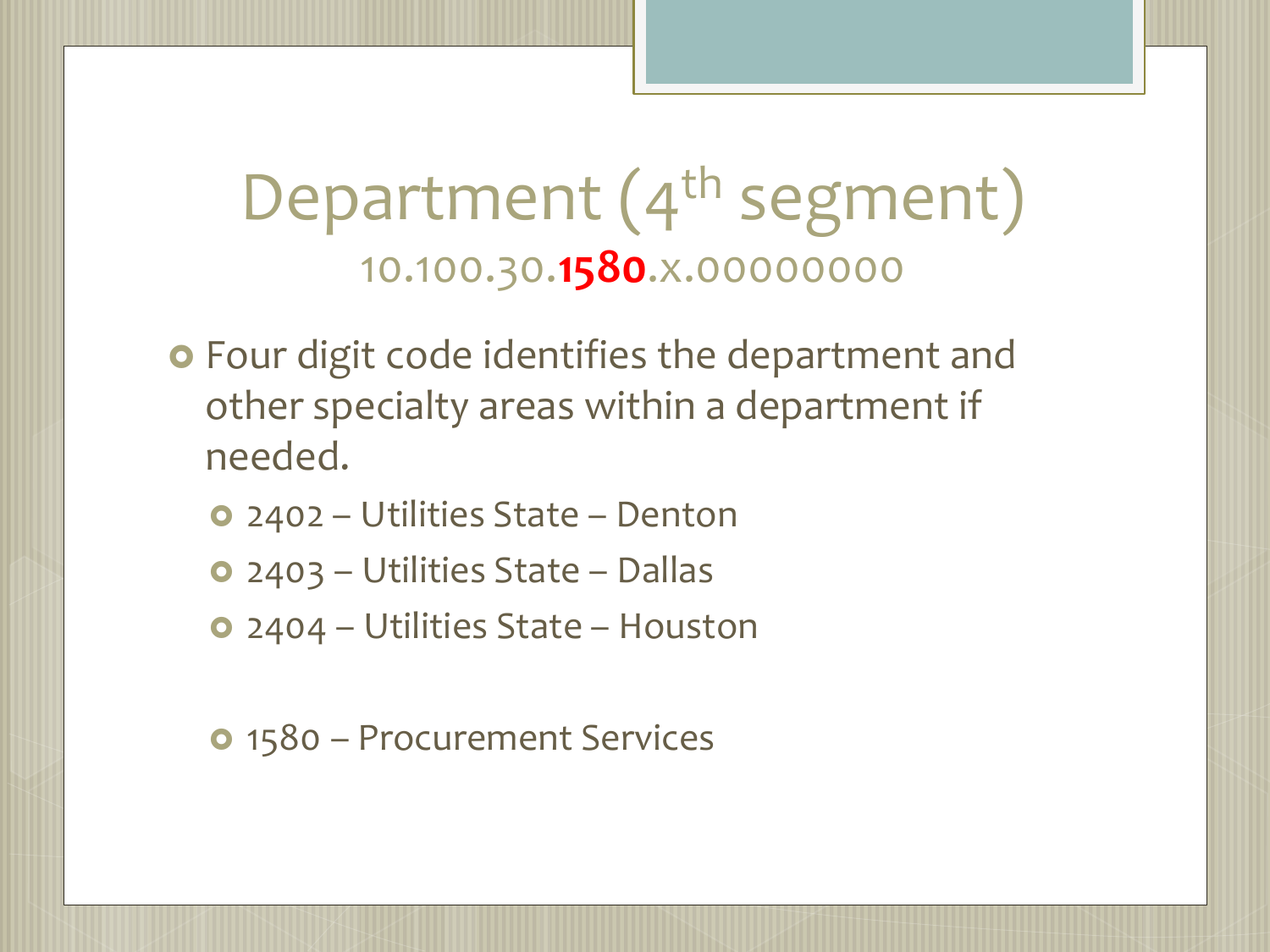### Object Code (5<sup>th</sup> Segment) 10.100.30.1580.**xxxx**.00000000

Used to identify revenues and expenses.

**o** Revenue object codes range from **6000-6999** 

- **o** 6115 Student Fees
- 6450 Ticket Sales
- **o** 6800 Donations

Expense object codes range from **7000-8999**

- 7015– Staff Salaries
- 7300 Consumables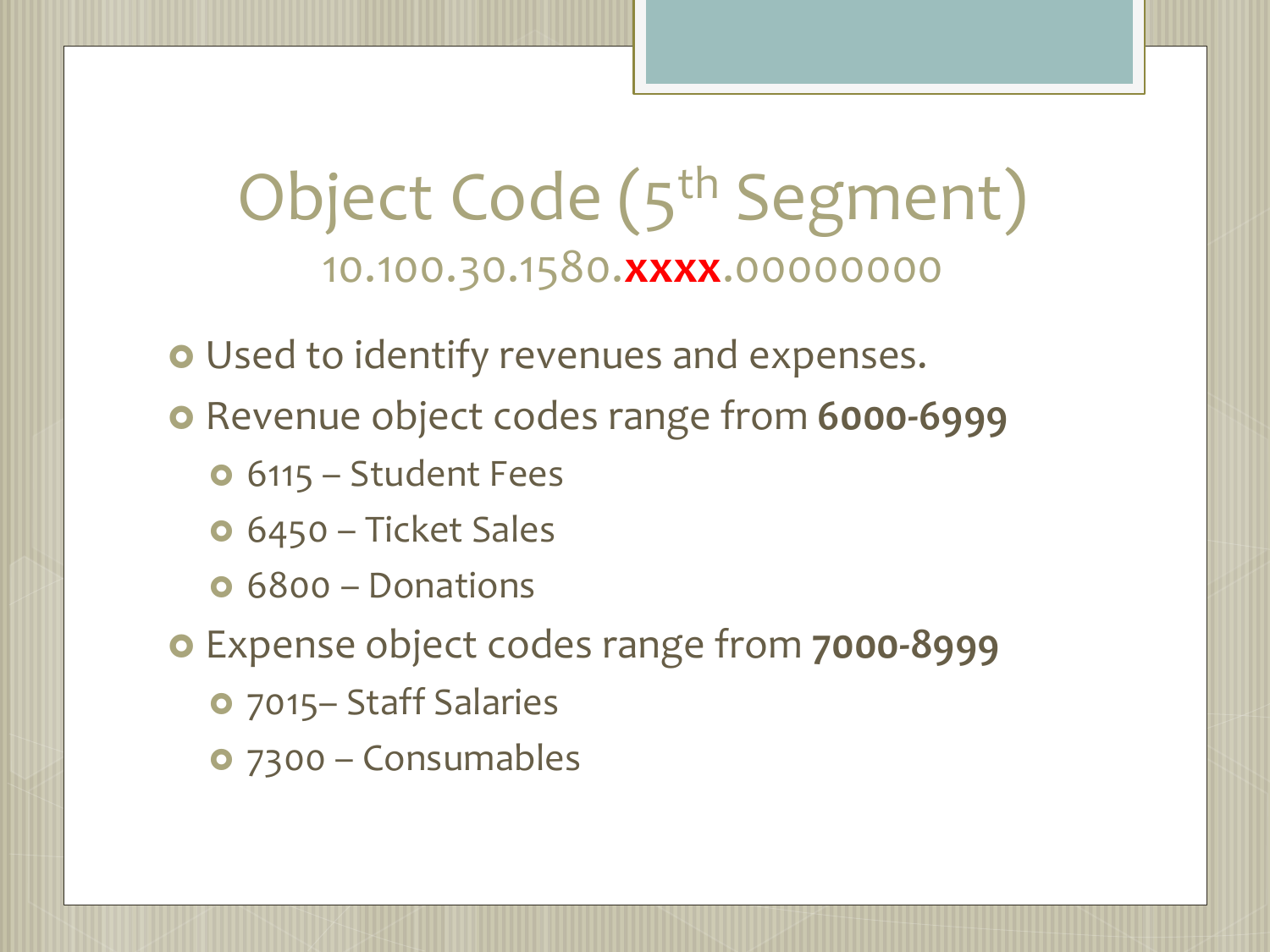### Grant Project (6<sup>th</sup> segment) 10.100.30.1580.xxxx.**00000000**

- **o** Used only on accounts that require such identification.
- **o** The majority of accounts have 00000000, which is basically a place holder, no specific definition.
- **•** Primarily used for grant accounts where the sequence of numbers has a unique logic based upon the type of grant.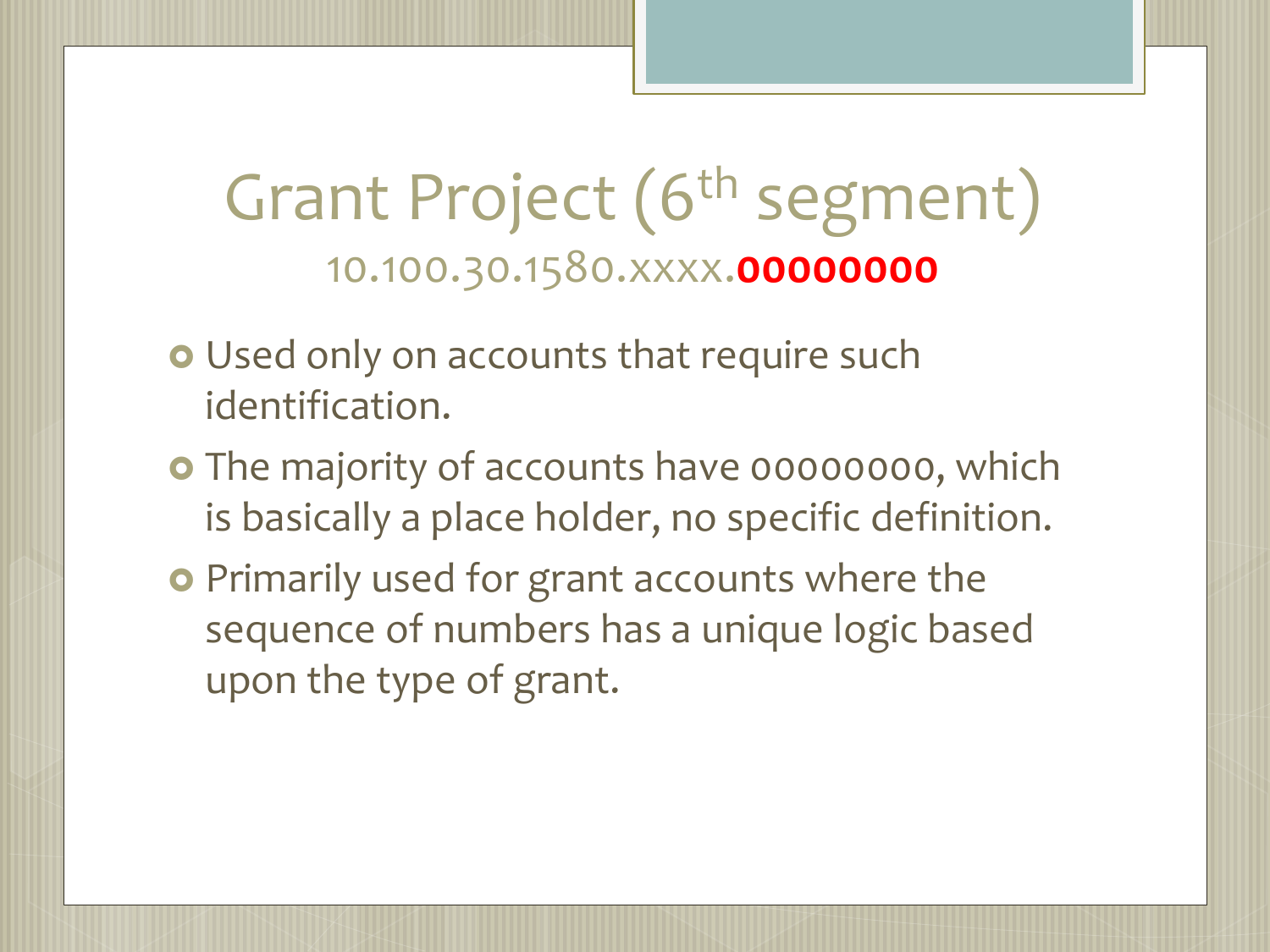## Common Accounts

10.100… State Appropriations (salaries & benefits) 11.410… Designated Operating Accounts 11.411… Designated Surcharge (Differential Tuition) 11.425… Program Fee Accounts

12.434… Student Services 14.480…Residence Hall Revenues

19.301… State Grants 19.330… Federal Grants 19.350… Private Grants

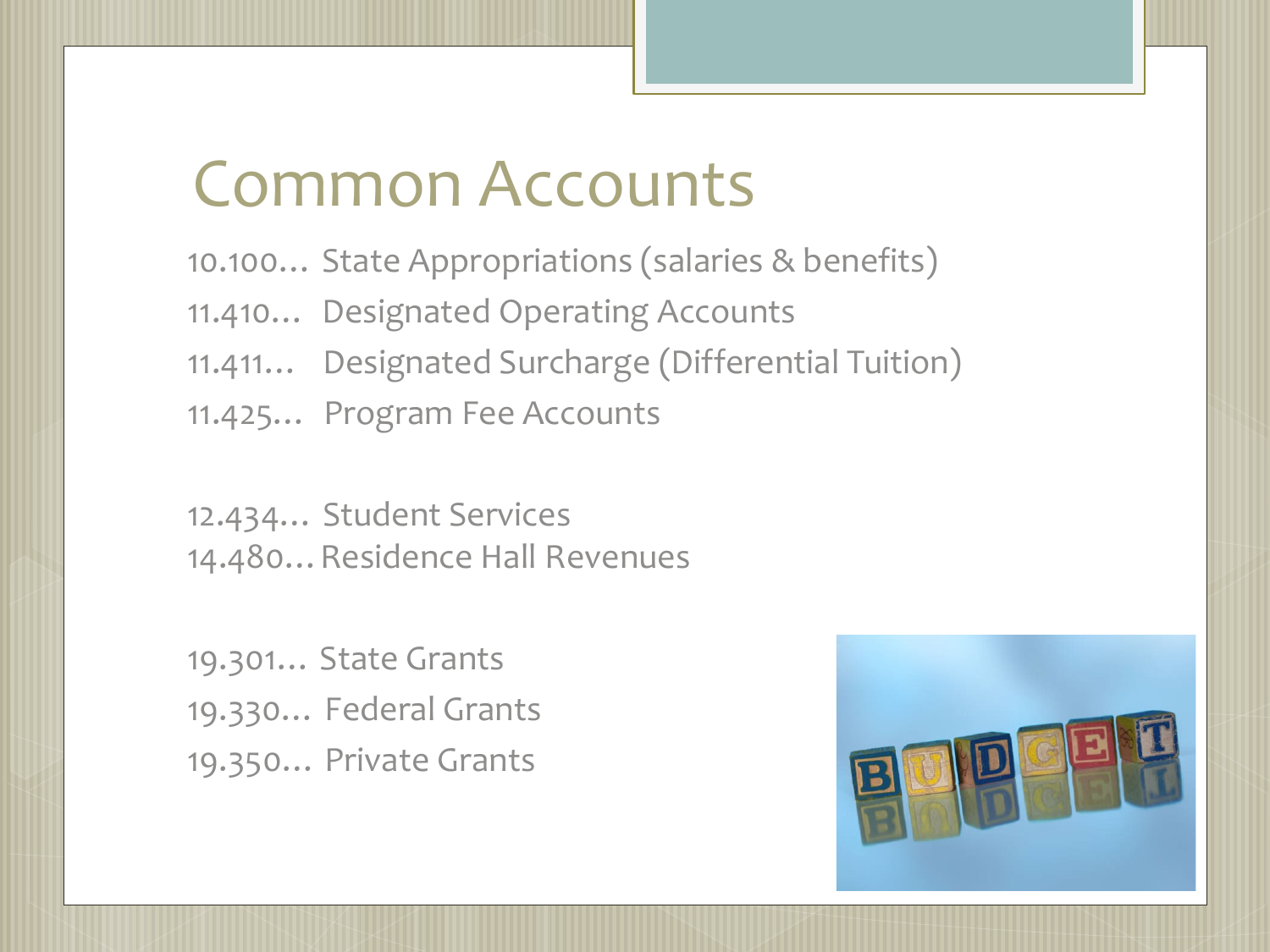#### **Designated Operating & Surcharge – (11.410 & 11.411)** Spending Guidelines

#### **Allowed**

- **O** Accreditation Expenses
- **O** Advertising
- **O** Building-Maint/Repairs
- **O** Computer Equipment
- **O** Contracted Services
- <sup>o</sup> Copiers
- **O** Memberships & Dues
- Equipment
- **O** Faculty Reference Materials
- Fees
- **P** Food & Refreshments
- **o** Furniture
- **O** Gratuities
- **O** Printing
- **O** Professional Services
- **Promotional Items**
- **O** Salaries & Wages
- <sup>o</sup> Supplies
- **O** Telecommunications
- **O** Training/Registration Fees
- **o** Travel
- Uniforms

#### **Not Allowed**

- Alcohol
- Awards
- <sup>o</sup> Contributions/donations
- Flowers Congratulatory or **Condolences**
- <sup>o</sup> Gifts
- <sup>o</sup> Tuition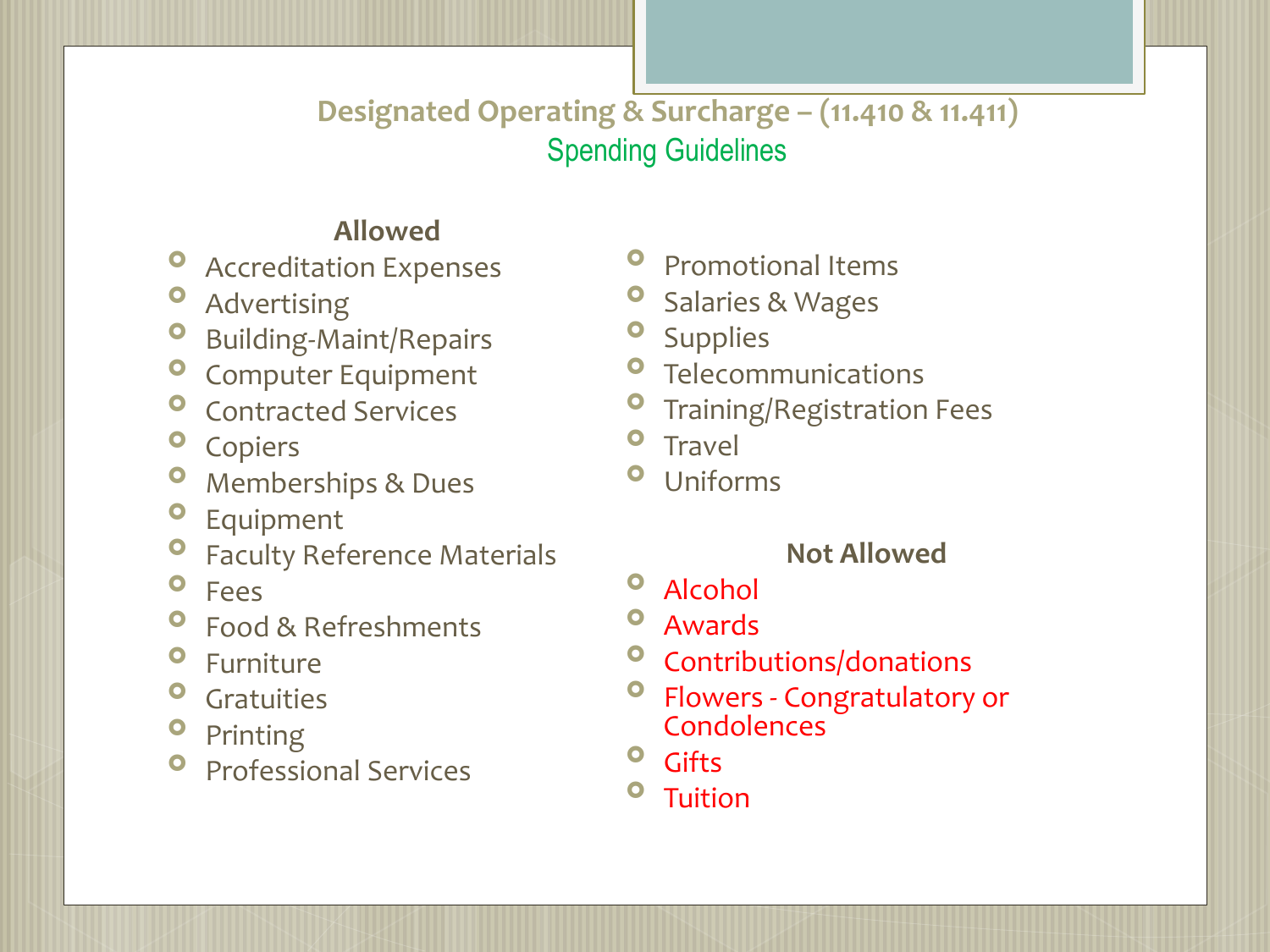# Program Fees (11.425…)

Spending Guidelines

#### **Allowed**

- Accreditation Expenses
- **O** Computer Equipment
- **O** Contracted Services
- **o** Copiers
- **O** Memberships & Dues
- **O** Equipment
- Fees
- Printing
- **Professional Services**
- **O** Salaries & Wages (see limits)
- <sup>o</sup> Supplies
- Training/Registration Fees
- **O** Travel (see limits)

#### **Not Allowed**

- Advertising
- Alcohol
- Awards
- Building-Maint/Repairs
- <sup>o</sup> Contributions/donations
- Faculty Reference Materials
- <sup>o</sup> Flowers Congratulations or<br>Condolence)
- Food & Refreshments
- Furniture
- <sup>o</sup> Gifts
- **o** Gratuities
- **o** Promotional Items
- **o** Telecommunications
- **o** Tuition
- Uniforms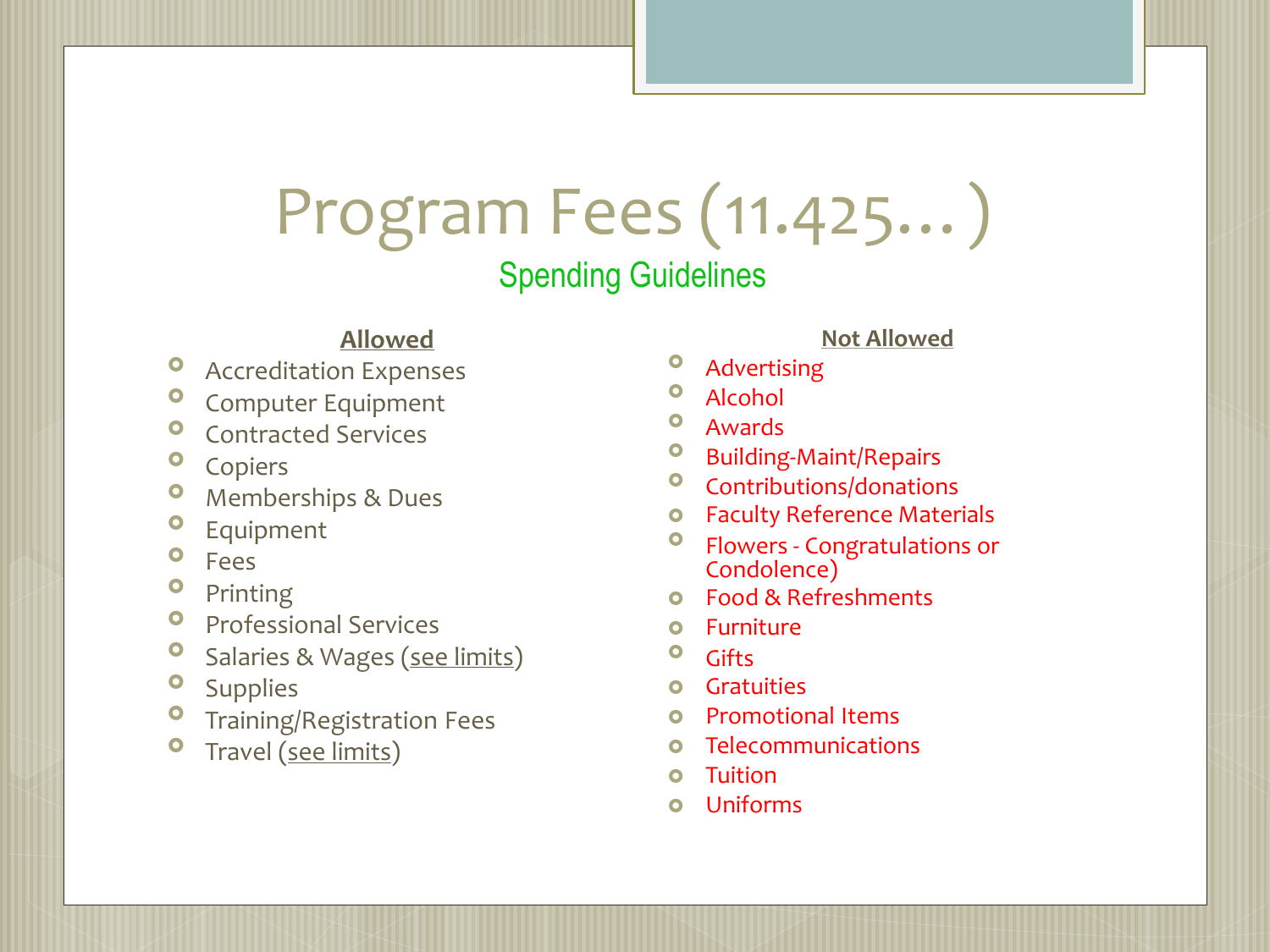# HEF Funds – Higher Education Funds

Must be used for:

- Acquiring land
- Major repair of buildings
- Acquisition of capital equipment
- Library books and materials



• May not be used for student housing, intercollegiate athletics or auxiliary enterprises.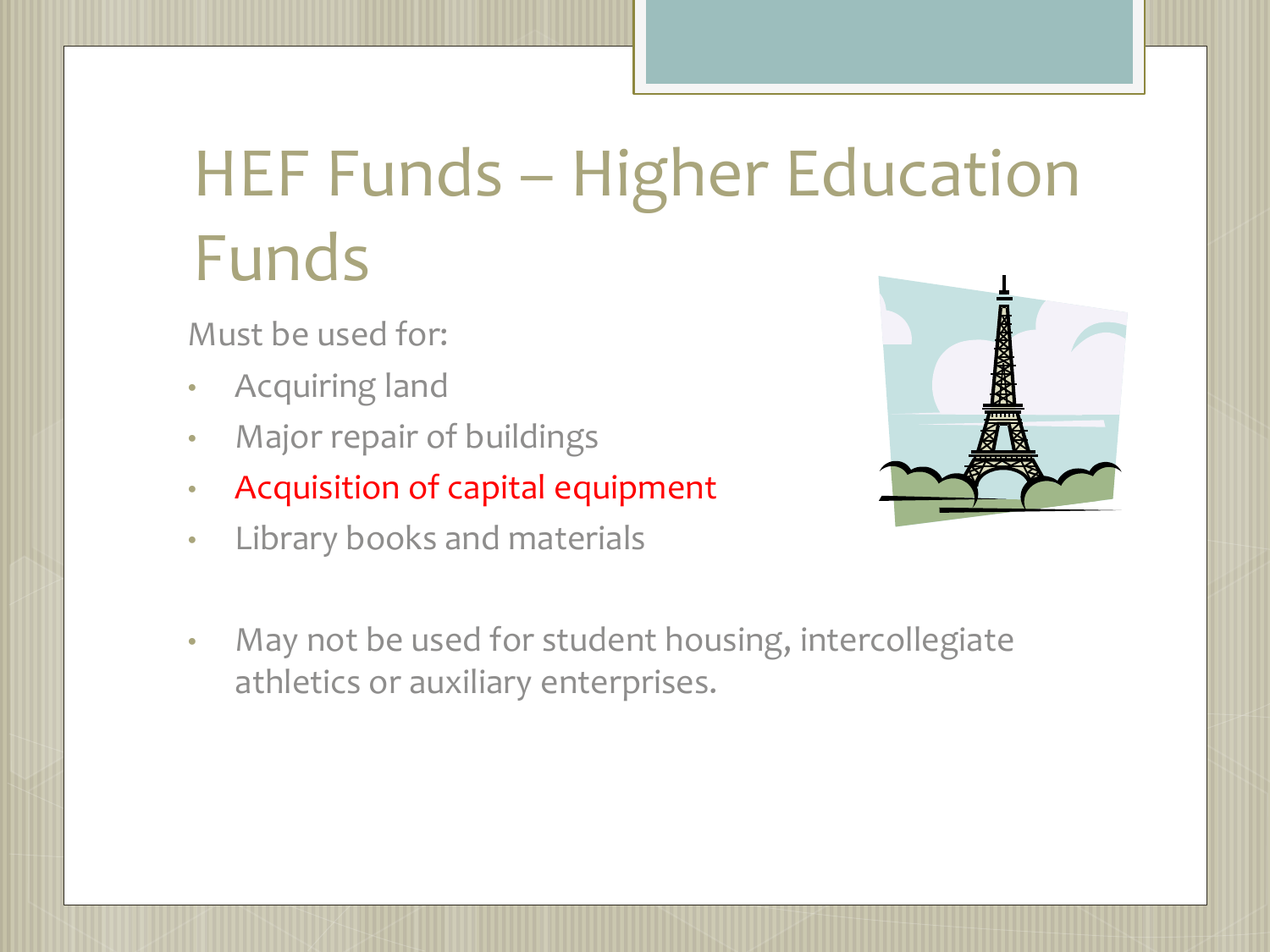## Other Accounts

- **10.126 – Lab Fees**  used to purchase materials and supplies for labs.
- **10.177 – Research Development Funds**  used to promote increased research capacity at general academic teaching institutions.
- **11.400 – Locally generated revenues**. Similar to Discretionary Gift Accounts.
- **19.350 – Discretionary Gift Accounts**

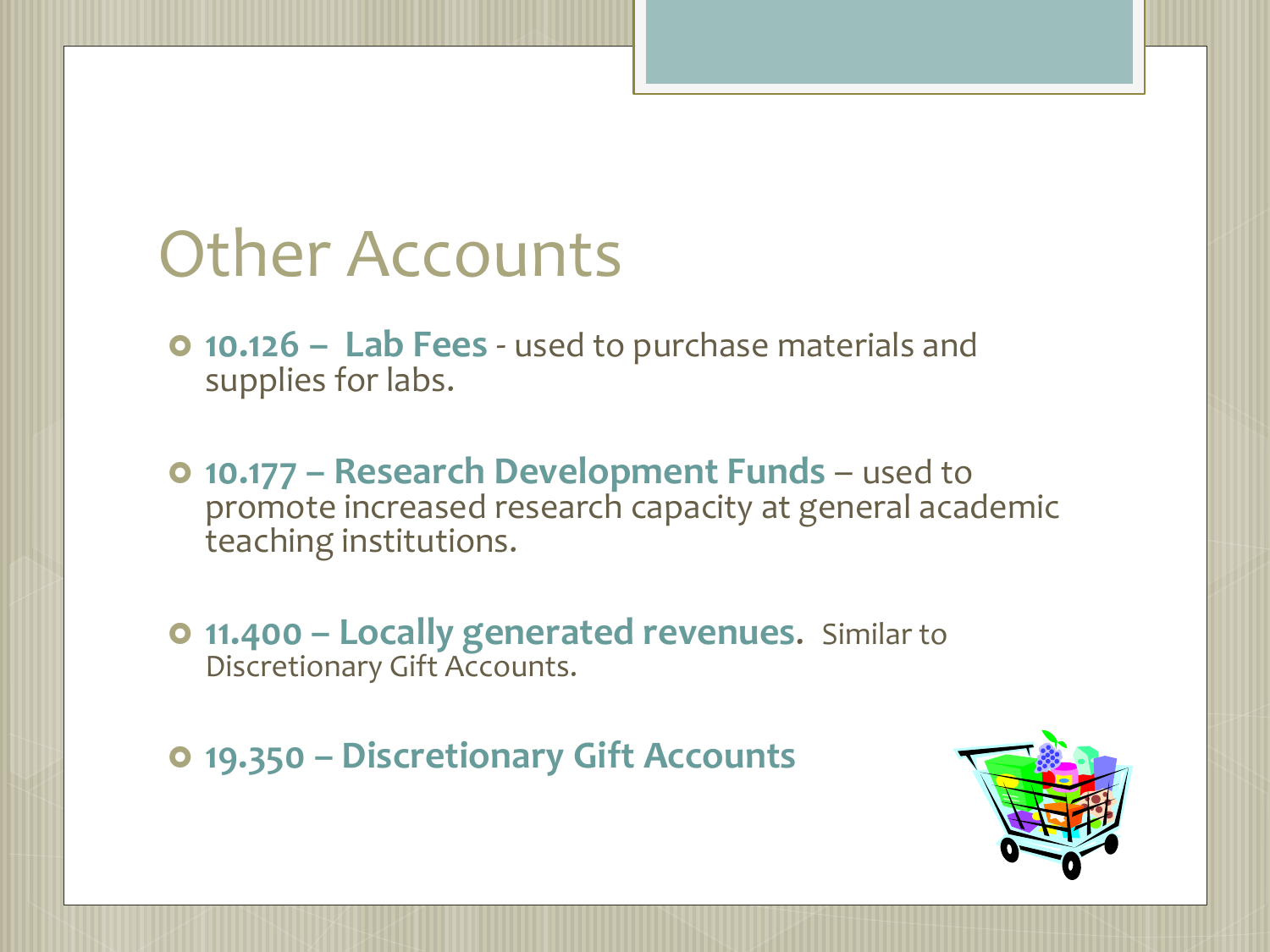## Budget Manager Detail Report

#### o Home - [Report Manager](https://sqlreports.twu.edu/Reports/Pages/Folder.aspx)

https://sqlreports.twu.edu/Reports/Pages/Folder.aspx

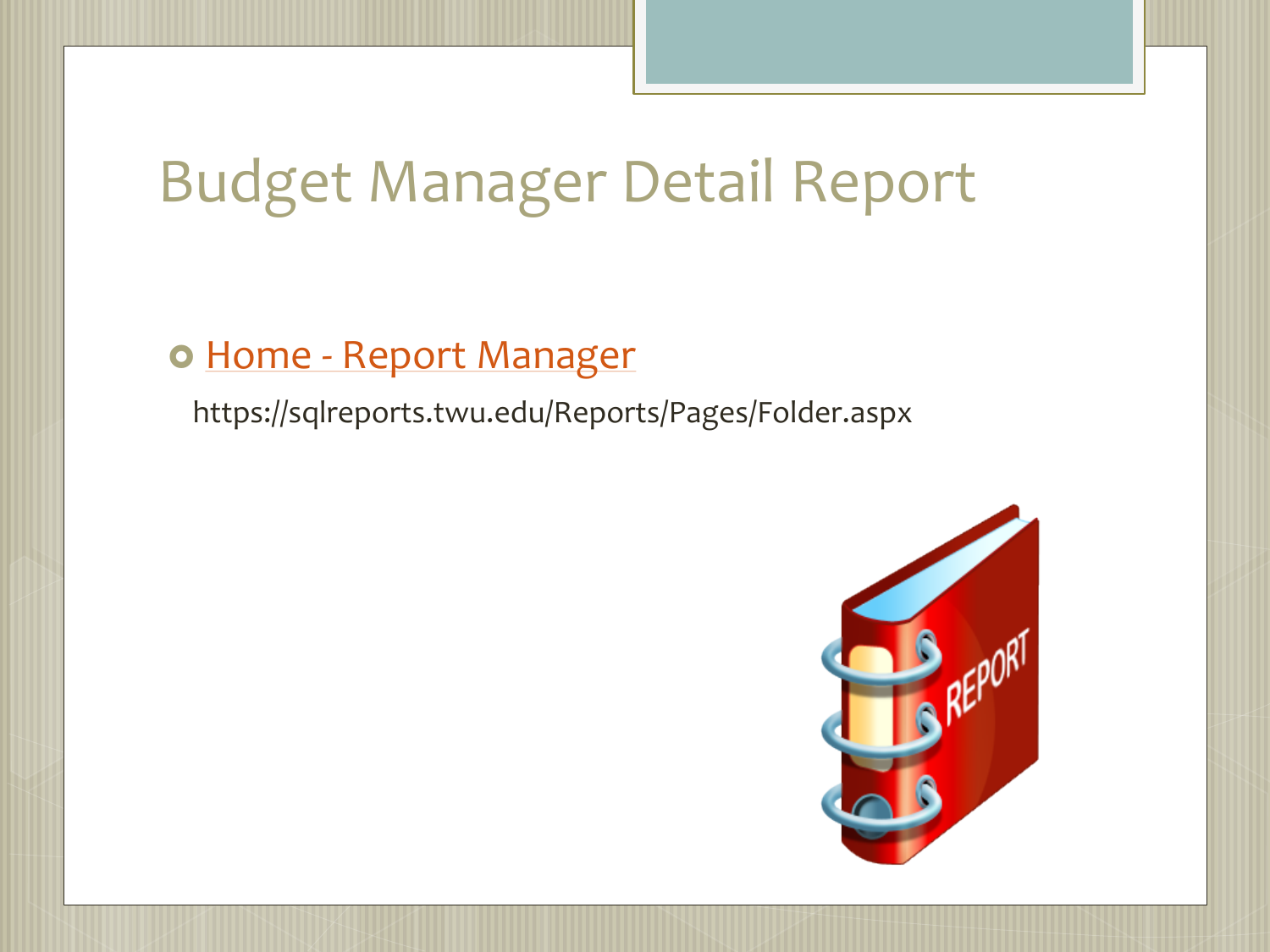# Fees posted to Accounts?

- **•** Program Fees Deposited monthly on the 15<sup>th</sup>.
- Designated Surcharges (Differential tuition) posted REAL-time.
- Lab Fees posted REAL-time.

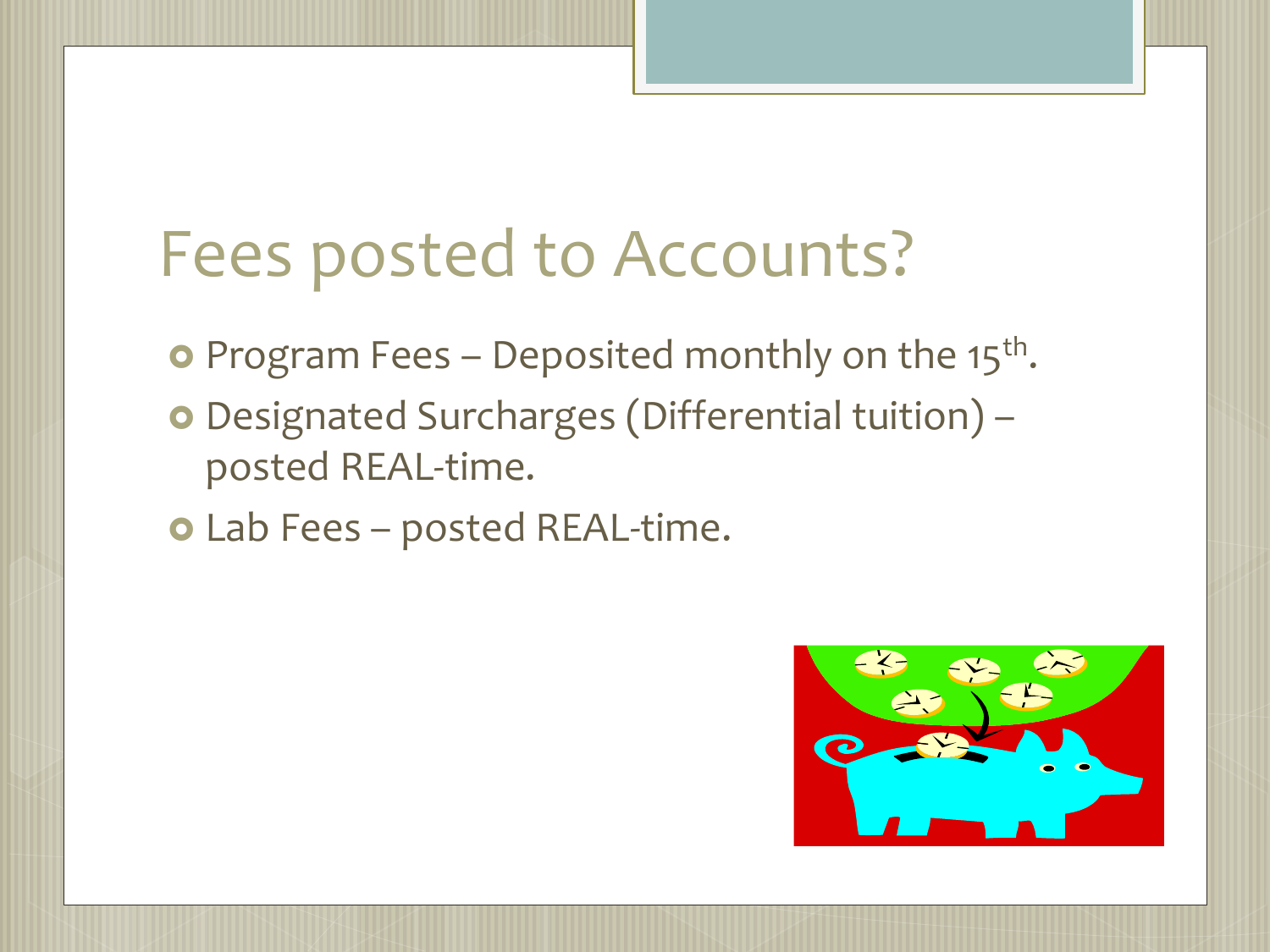# Special Considerations

**o** For managing your departmental money

Anticipate Eliminate Utilize

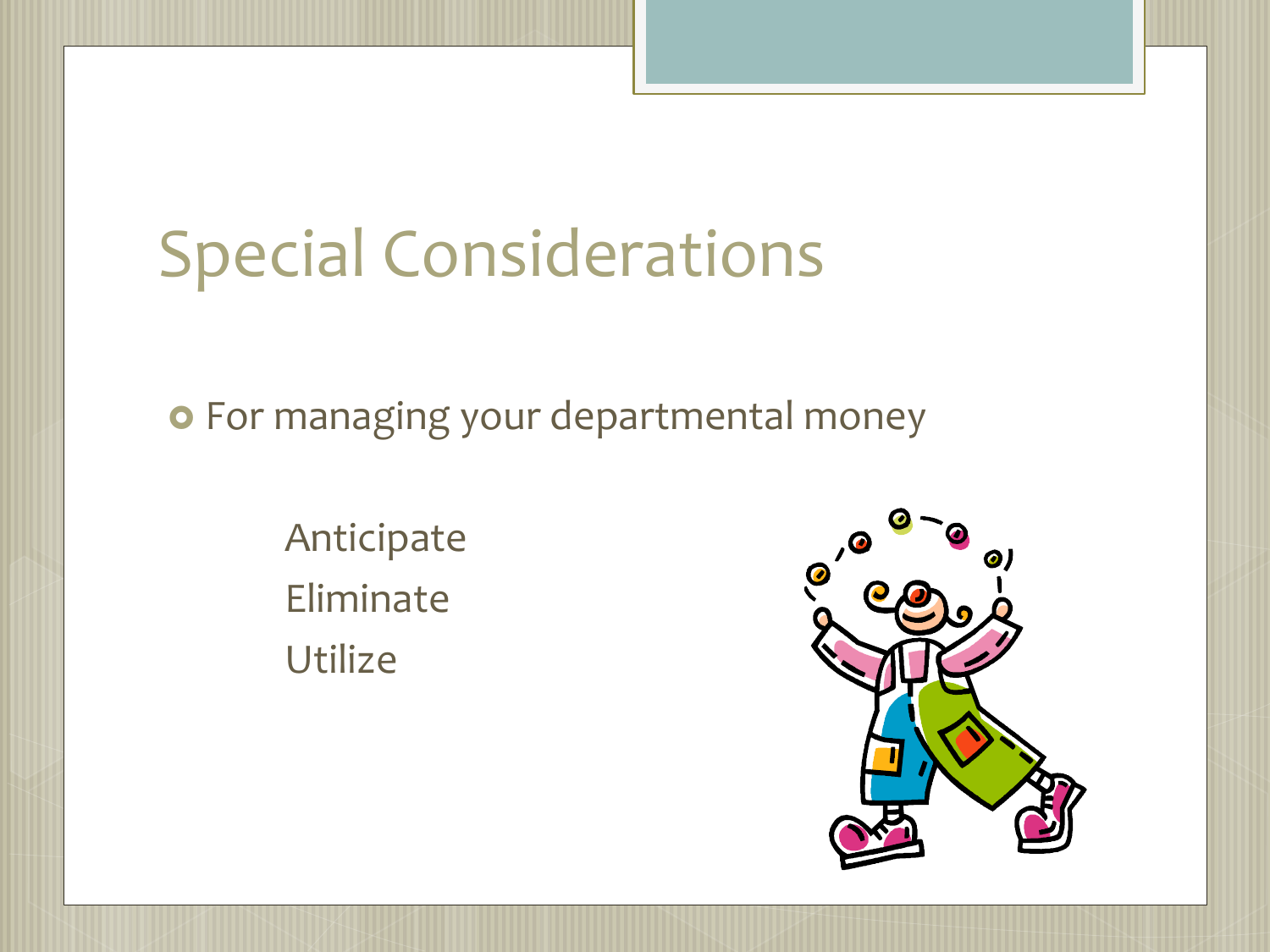# Anticipate

Money that will not be encumbered

- o Travel Expenses
- o Procurement Card Expenses
- **O** Guest Lecturer Fees
- **o** Membership Fees
- o Check Request Payment

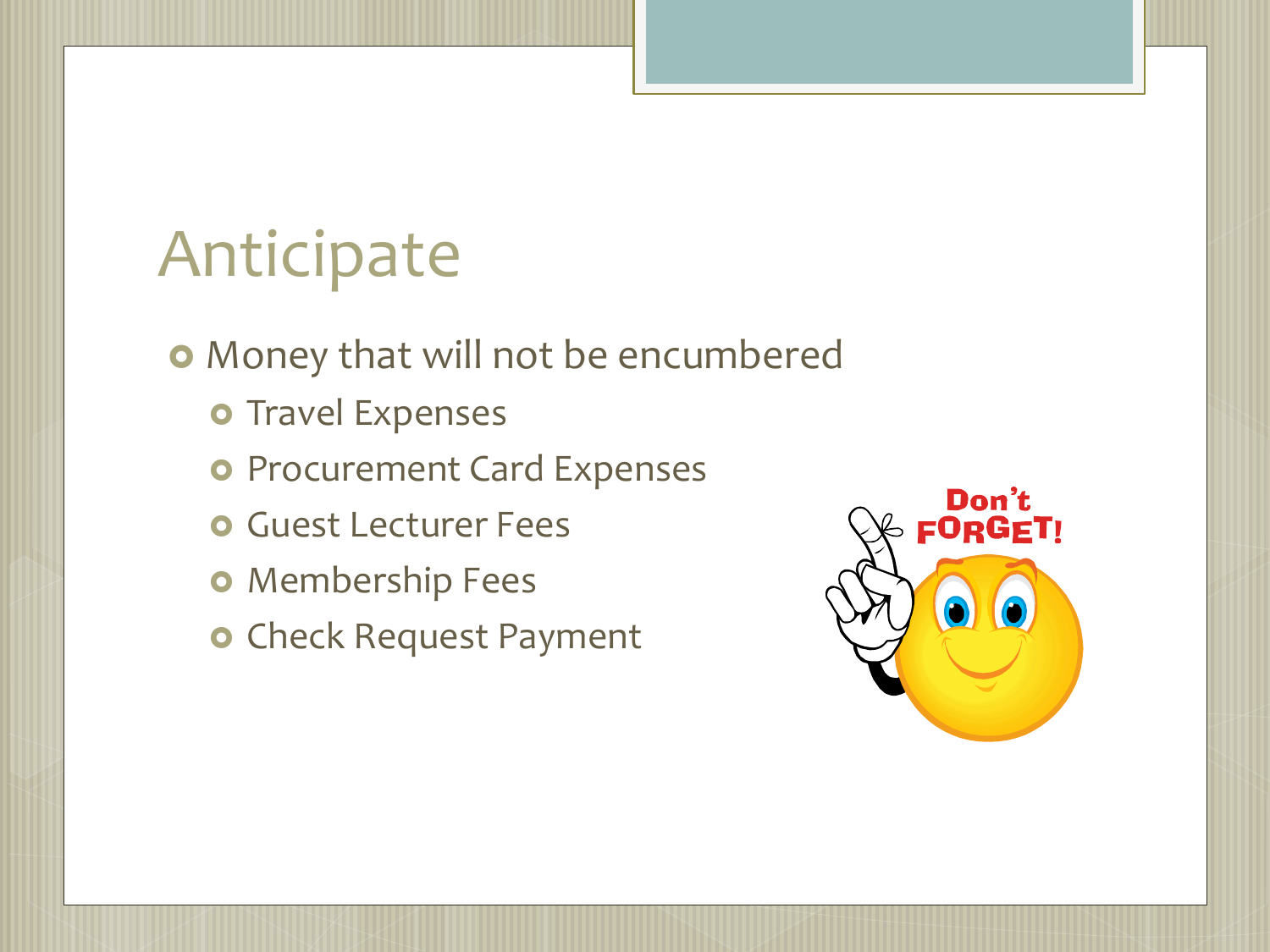## Eliminate

o Encumbered purchase orders

**o** End of year frenzied spending

Unnecessary expenses

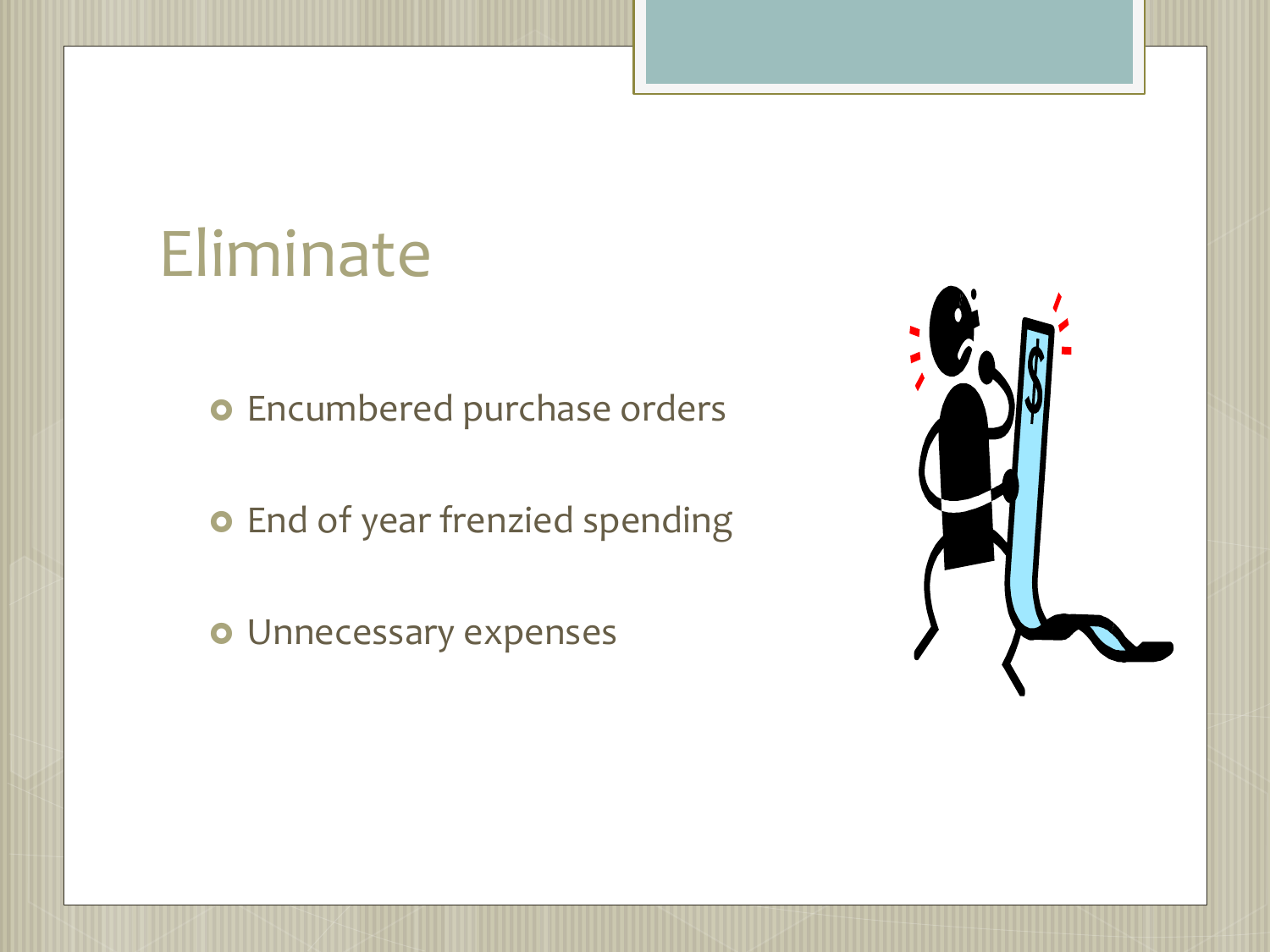# **Utilize**

**o** Cooperative purchasing power

**o** Combined/collaborative purchasing power

o The procurement team